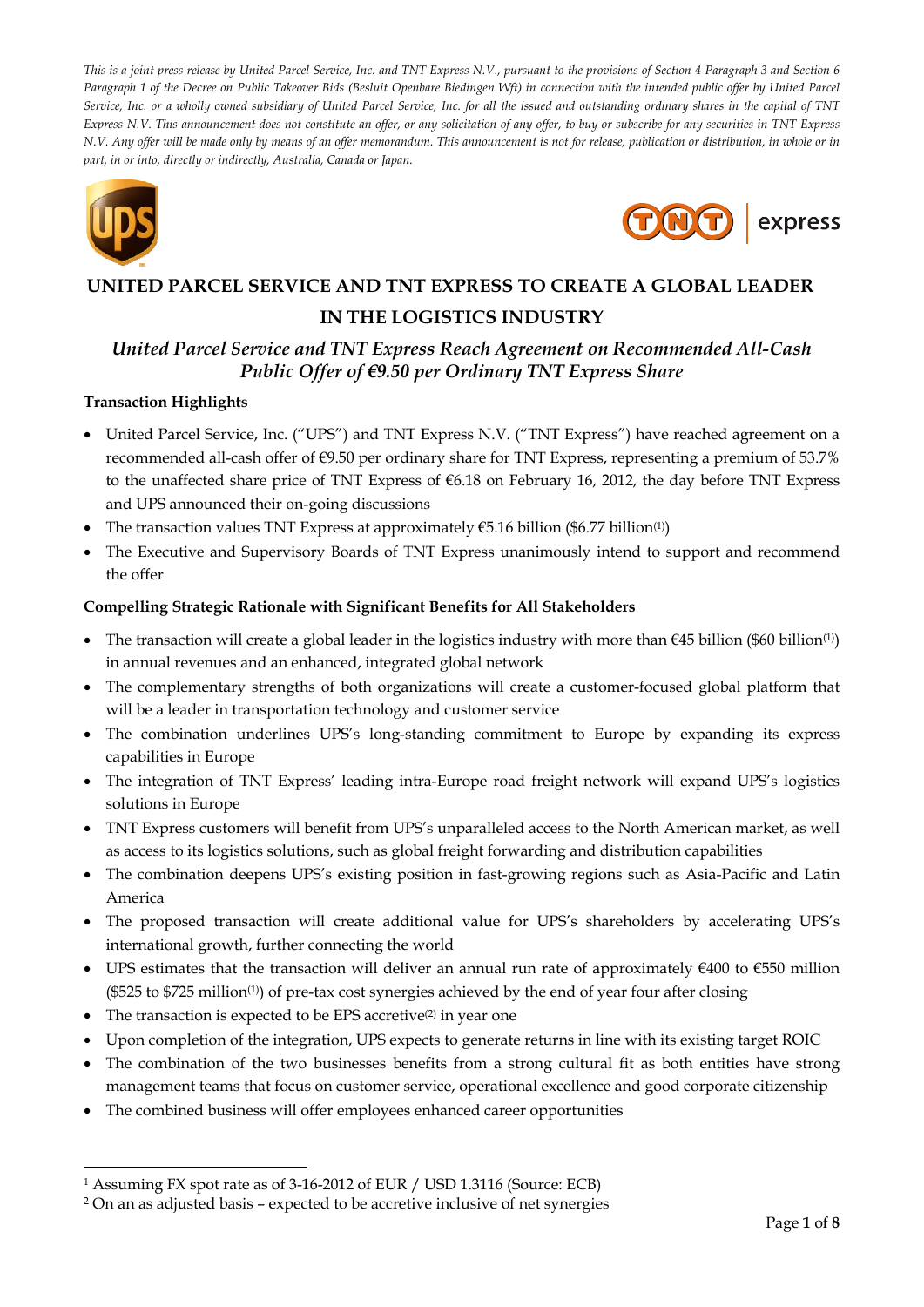## **Atlanta, GA / Hoofddorp, March 19, 2012 – United Parcel Service, Inc. (NYSE: UPS) and TNT Express N.V. (NYSE Euronext: TNTE) today jointly announce that they have reached agreement on a recommended allcash public offer of €9.50 per ordinary share by UPS for TNT Express (the "Offer"). TNT Express' Executive and Supervisory Boards unanimously intend to support and recommend the Offer.**

The offer price of €9.50 (including any dividend or other distribution other than the financial year 2011 final dividend payment not exceeding €0.004 per share) represents a 53.7% premium to TNT Express' unaffected share price on February 16, 2012 of €6.18, the day before TNT Express and UPS announced their ongoing discussions. The Offer values the issued and outstanding share capital of TNT Express at €5.16 billion (\$6.77 billion $(1)$ ).

The combination of UPS and TNT Express will create a global leader in the logistics industry, with annual revenues of more than  $\epsilon$ 45 billion (\$60 billion<sup>(1)</sup>) and will deliver significant benefits for the shareowners, customers, employees and other stakeholders of both companies.

Together, UPS and TNT Express will offer customers an enhanced, integrated global network that will provide greatly enhanced service to customers throughout the world. In addition, the two companies are a strong cultural fit given their intense focus on customer service, operational excellence, employee engagement and good corporate citizenship.

The proposed transaction will accelerate UPS's growth strategy and increase its geographic diversity and ability to provide customers comprehensive solutions. UPS currently estimates annual run-rate pre-tax cost synergies of approximately  $\epsilon$ 400 to  $\epsilon$ 550 million (\$525 to \$725 million<sup>(1)</sup>) a year, achieved by the end of the fourth year after closing. UPS believes that the cumulative pre-tax implementation costs related to achieving these synergies will be approximately  $\epsilon$ 1 billion (\$1.31 billion<sup>(1)</sup>) over the four-year integration period.

UPS and TNT Express believe this transaction will significantly enhance their ability to serve their customers' complex global logistics needs. Following the transaction, around 36% of the combined group's revenues will be generated outside the United States, up from 26% today at UPS. The combination underlines UPS's longstanding commitment to Europe, where it has maintained a presence since 1976, by strengthening its product capabilities through the addition of TNT Express' leading Intra-Europe road freight network. The combination also enhances UPS's existing position in fast growing regions such as Asia-Pacific and Latin America.

Service lies at the heart of this proposed transaction. With a combined network and enhanced IT platforms, customers will have access to deeper product capabilities and broader reach through the expanded geographies served, giving them more choice and flexibility to support the growth and globalization of their businesses. The combination also will offer employees greater opportunities to be part of a global, growing and respected business.

"With this combination, both UPS and TNT Express will significantly enhance their ability to serve our combined customers' complex global logistics needs. The additional capabilities and broadened global footprint will support the growth and globalization of our customers' businesses. At the same time, this positions us for future growth, which will benefit our employees and shareowners," said Scott Davis, UPS Chairman and CEO.

"This combination will significantly enhance the capabilities of two strong companies. I am convinced that together we will be the supplier and employer of choice in the express delivery industry. Our customers will greatly benefit from our enhanced combined service offerings. To my 77,000 colleagues I say that the combination will create unique opportunities for development and growth in which we can participate," said Marie-Christine Lombard, TNT Express CEO.

-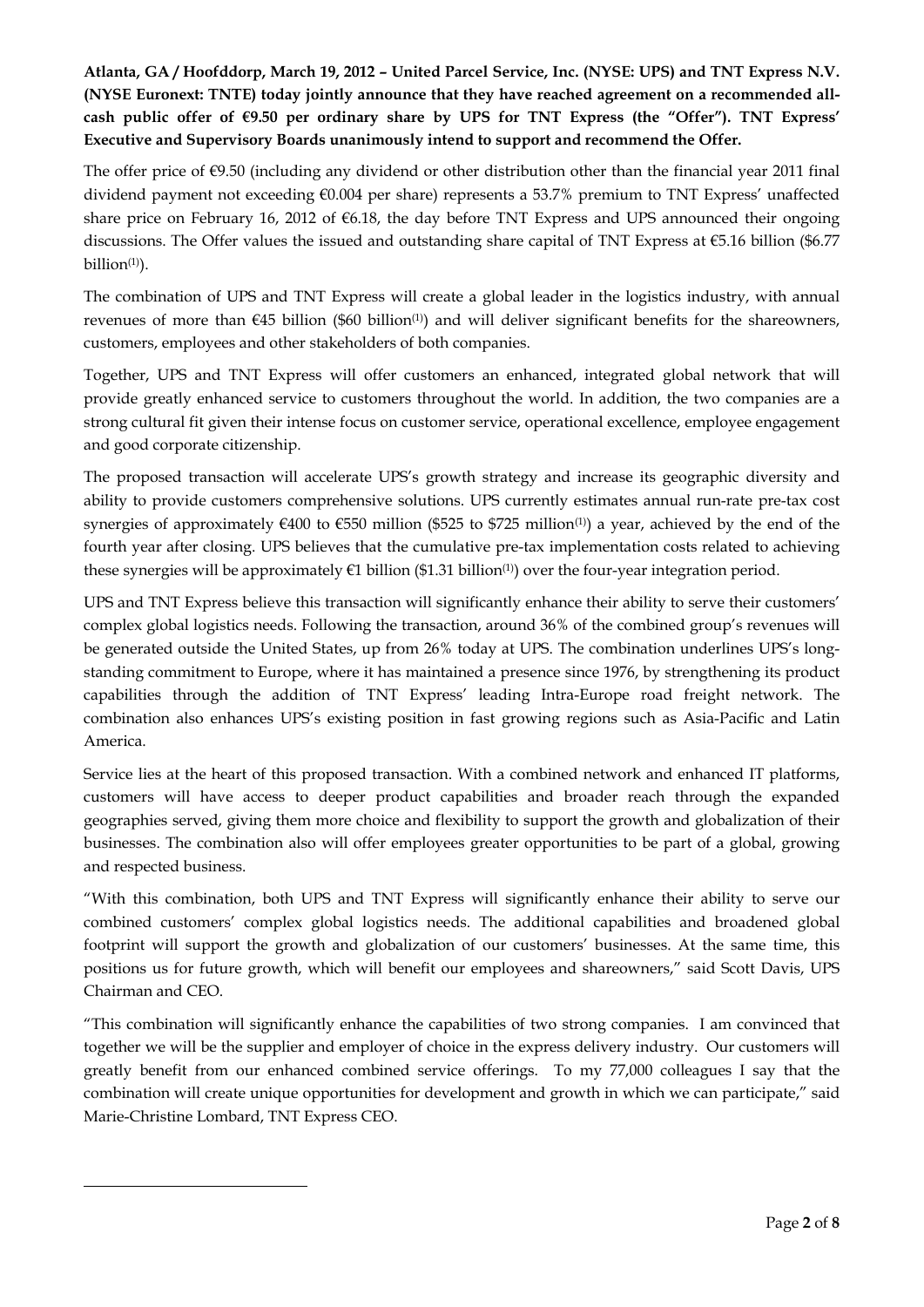## **Unanimous Support from Executive and Supervisory Boards of TNT Express**

After careful consideration of all of TNT Express' strategic alternatives, the Executive and Supervisory Boards of TNT Express believe this transaction is in the best interests of the company and its stakeholders and intend to support and unanimously recommend the Offer for acceptance to TNT Express' shareholders. Goldman Sachs International has issued a fairness opinion to the Supervisory and Executive Boards of TNT Express and Lazard B.V. has issued a fairness opinion to the Supervisory Board, in each case to the effect that, as of today, the offer price is fair to the TNT Express shareholders from a financial point of view.

#### **Irrevocable from PostNL**

PostNL N.V., holder of approximately 29.8% of the outstanding shares of TNT Express, has committed itself to tender its shares under the offer if and when made. The irrevocable contains certain customary undertakings and conditions.

#### **Corporate Governance and Integration**

UPS recognizes that TNT Express' employees will play a pivotal role in the success of the combined entity and they will be treated accordingly. All employee rights, covenants, and benefits under current ownership will be respected. As a result of the proposed transaction, the employees of the combined group will have broader career opportunities based on our future growth expectations.

UPS has a long-standing history of developing people through its promotion from within philosophy, giving employees the opportunity to hold positions at the highest levels of the company. Additionally, UPS and TNT Express share a common business culture and believe that a combination of the businesses will prove attractive to employees. Throughout integration, the selection and appointment of staff for any function within the newly combined entity, will be subject to applicable laws, and be based on the "best person for the job" principle. In case of potential consequences for employees of the combination, the principle of fairness will be applied as to the impact of redundancies on TNT Express and UPS staff.

UPS spent considerable time evaluating potential integration opportunities as it evaluated this transaction. In the coming months, UPS and TNT Express will work together through the establishment of an Integration Committee to develop plans to combine both companies' strong networks and customer relationships while maintaining the same level of quality and service associated with both companies. UPS is committed to maintaining an ongoing dialogue with, and to closely involve, employee representatives in line with legal requirements and UPS and TNT Express' leading employment practices.

UPS recognizes the expertise of TNT Express' leading road freight network in Europe. It also appreciates the leading role that the road freight management will occupy in the combined group. UPS undertakes to create a meaningful center of excellence for marketing, sales, and operations in The Netherlands. UPS recognizes the significant value of TNT Express' operations, assets and people in Liège and will seek to continue the future utilization of these operations, assets and people within the combined group.

TNT Nederland B.V. will maintain the mitigated structure regime. After successful completion of the Offer, the Supervisory Board of TNT Express will be composed of at least three members identified by UPS and two members of the current Supervisory Board of TNT Express, namely Shemaya Levy and Margot Scheltema. These two members will function as independent Supervisory Directors within the meaning of the Dutch Corporate Governance Code and shall continue to serve on the Supervisory Board until the third anniversary of the settlement date.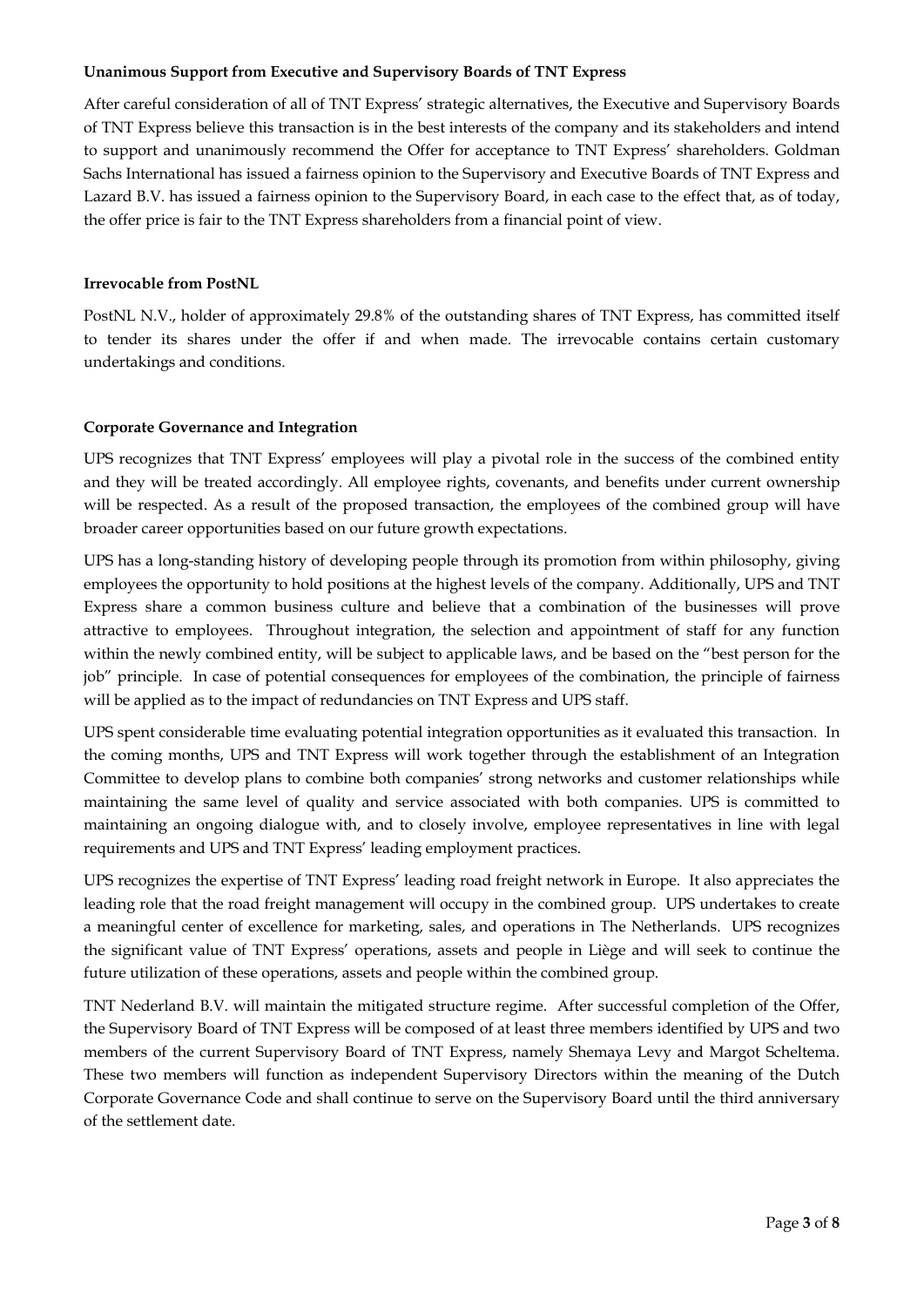## **Financing of the Offer**

The Offer values 100% of the issued and outstanding share capital at €5.16 billion. UPS intends to finance the Offer by utilizing \$3 billion in existing cash on balance sheet and through new debt arrangements. UPS will make a timely certain funds announcement as required by Section 7 Paragraph 4 of the Decree on Public Takeover Bids (*Besluit Openbare Biedingen Wft*). UPS has a strong financial position and remains committed to maintaining a strong balance sheet.

## **Pre-Offer and Offer Conditions**

The commencement of the Offer is subject to the satisfaction or waiver of the following pre-offer conditions: (i) no material adverse effect having occurred, (ii) no breach of the merger protocol having occurred, (iii) approval of the offer memorandum by the AFM, (iv) no revocation of the recommendation by TNT Express' Executive Board and Supervisory Board, (v) Stichting Continuïteit TNT Express not having exercised its call option right to have protective preference shares issued to it, (vi) no notification having been received from the AFM that preparations of the offer are in breach of the offer rules and (vii) no order, stay judgment or decree having been issued prohibiting the transaction.

If and when made, the consummation of the Offer will be subject to the satisfaction or waiver of the following offer conditions: (i) a minimum acceptance of 80% of the TNT Express ordinary shares on a fully diluted basis, (ii) relevant competition clearances for the Offer having been obtained, (iii) no material adverse effect having occurred, (iv) no breach of the merger protocol having occurred, (v) no revocation of the recommendations by TNT Express' Executive Board and Supervisory Board (vi) Stichting Continuïteit TNT Express not having exercised its call option right to have protective preference shares issued to it and having agreed to terminate its call option subject to the Offer being declared unconditional, (vii) no notification having been received from the AFM that preparations of the Offer are in breach of the offer rules and (viii) no order, stay judgment or decree having been issued prohibiting the transaction.

UPS and TNT Express have done extensive preparatory work on the required competition filings. UPS is confident that it will secure all relevant competition approvals.

On termination of the Merger Protocol because of the competition offer condition not being satisfied or waived, UPS will forfeit a termination fee to TNT Express equal to €200 million.

## **Competing Offer**

UPS and TNT Express may terminate the merger protocol in the event that a bona fide third-party offeror makes an offer which is binding upon such party, exceeds the Offer Price by at least 8% and is considered by the Executive and Supervisory board of TNT Express to be substantially more beneficial to TNT Express. In the event of a competing offer, UPS will be given the opportunity to match such offer, in which case the merger protocol may not be terminated by TNT Express. TNT Express has entered into customary undertakings not to solicit offers from third parties.

On termination of the Merger Protocol on account of a competing offer, TNT Express will forfeit a termination fee to UPS equal to €50 million.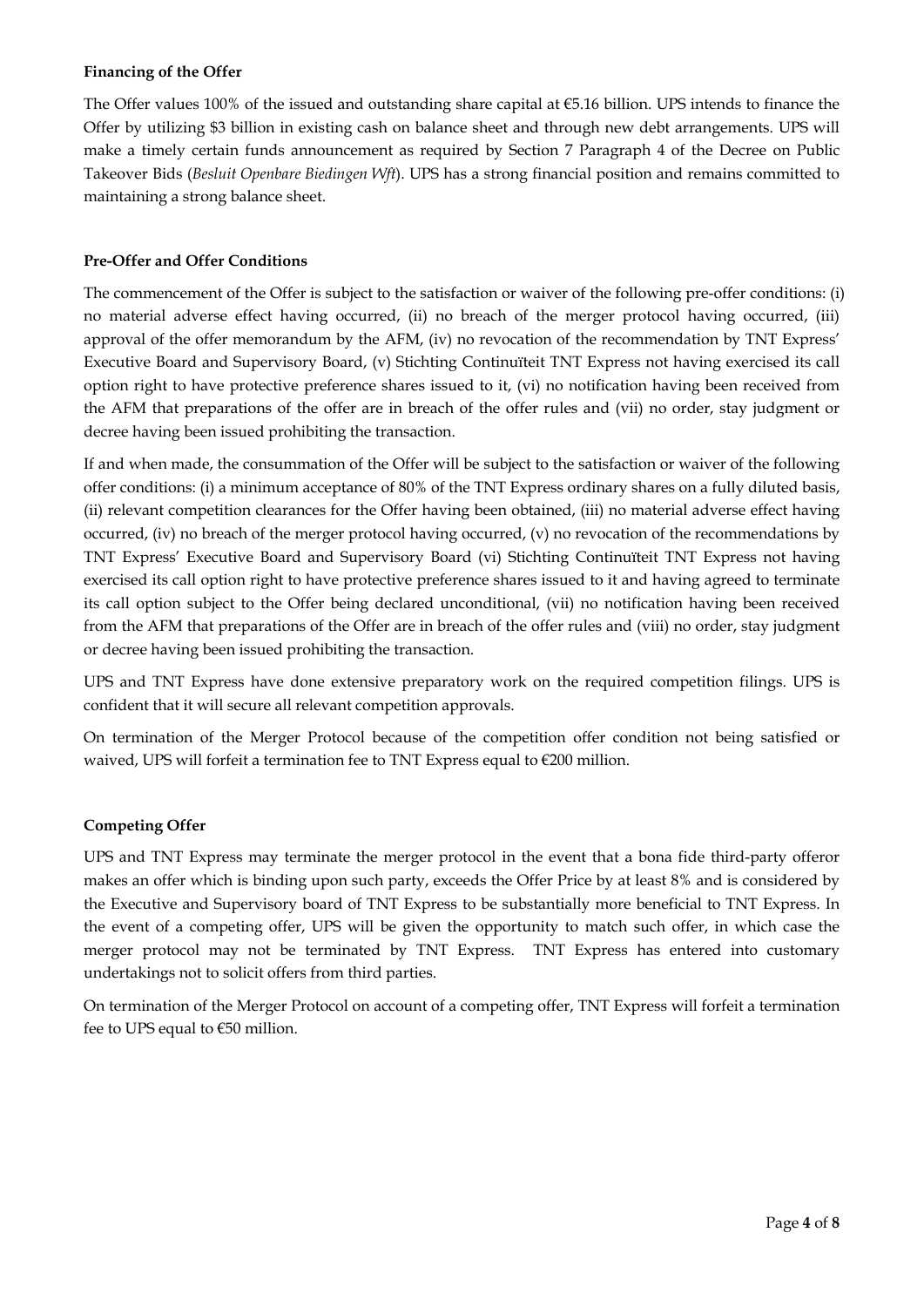## **Indicative Timetable**

UPS and TNT Express will seek to obtain all the necessary approvals and competition clearances as soon as practicable. The required advice and consultation procedures with TNT Express' Central Works Council, European Works Council and unions will be commenced immediately. The cooperation of TNT Express is conditional upon Central Works Council advice.

 It is UPS's intention to submit a request for approval of its offer document to the AFM within 8 weeks from today and to publish the offer memorandum during Q2 2012 in accordance with the applicable statutory timetable. TNT Express will hold an informative Extraordinary General Meeting (EGM) at least 6 business days before closing of the offer period in accordance with Section 18 Paragraph 1 of the Decree.

## **Advisors**

Morgan Stanley, UBS and Bank of America Merrill Lynch are acting as financial advisors to UPS; Goldman Sachs is acting as financial advisor to TNT Express and Lazard is acting as financial advisor to the Supervisory Board of TNT Express.

Freshfields Bruckhaus Deringer is acting as legal counsel to UPS; Allen & Overy is acting as legal counsel to TNT Express.

## **Communication**

Today at 10h00 CET, a joint press conference will take place for accredited representatives of the media at the Amsterdam Hilton Hotel, Diamond Room, Apollolaan 138, Amsterdam, The Netherlands.

There will be a webcast of the press conference available at http://www.pressroom.ups.com. For those wishing to listen in, dial in details are provided below:

- From The Netherlands: +31 (0)20 716 83 97 (no PIN required)
- From the UK: +44(0)20 3043 2442
- From the US: +1 914 885 0780
- And enter PIN code 479942#

Today at 13h30 CET (08h30 EST), an analyst and investor call will be held.

Investors and analysts who wish to ask a question should join the call using the following telephone number

• +1 612 332 0226 (USA) (no pin required)

Listeners only, should join the conference via live webcast where slides will also be available. The webcast registration will be located on the UPS Investor Relations home page beginning at 12h45 CET (07h45 EST). http://www.investors.ups.com

Replay of the conference call will be available after the call on the companies' websites.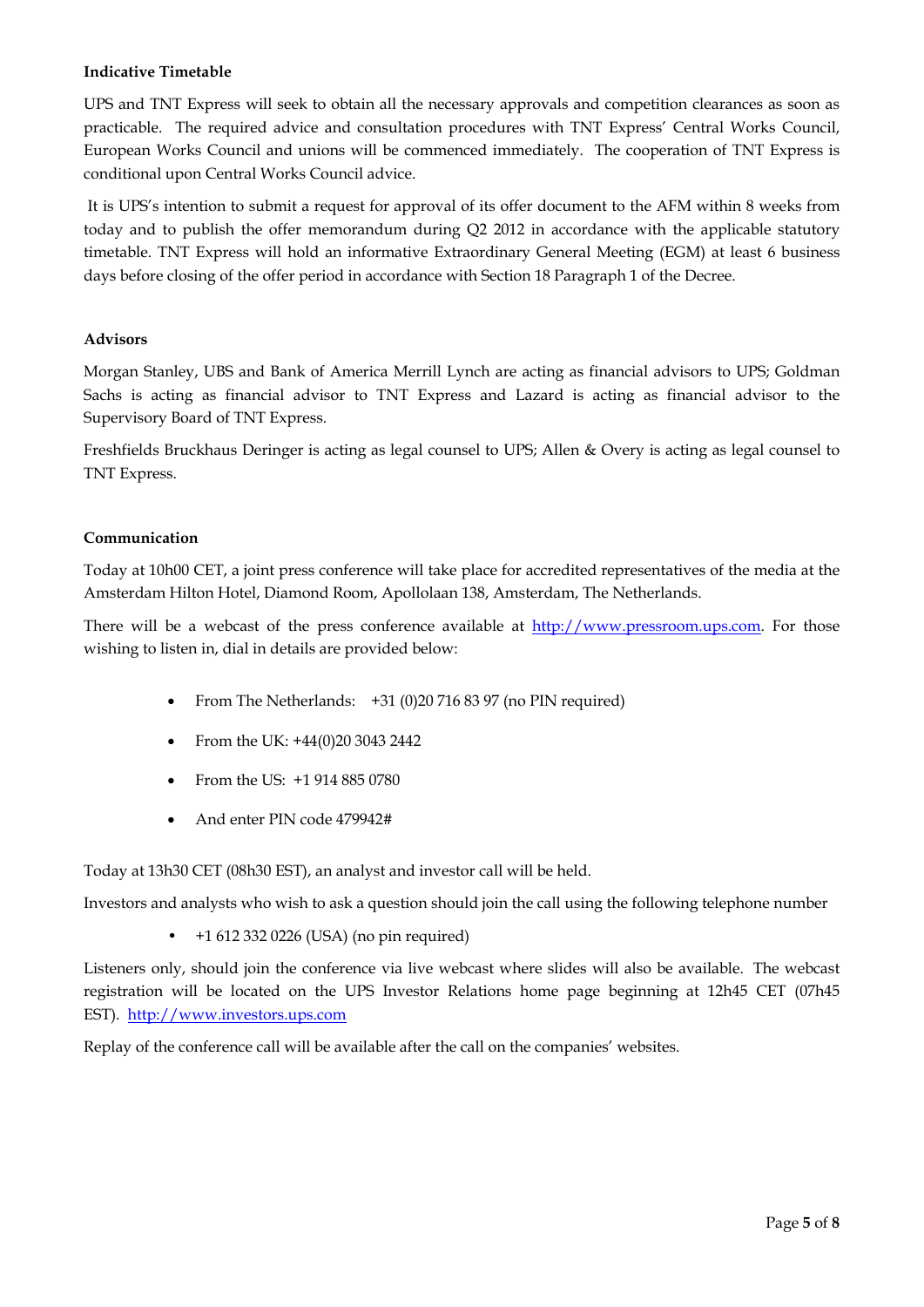## **Further Information**

The information in this press release is not intended to be complete and for further information explicit reference is made to the offer memorandum, which is expected to be published during Q2 2012. The offer memorandum will contain details of the Offer. The TNT Express' shareholders are advised to review the offer memorandum in detail and to seek independent advice where appropriate in order to reach a reasoned judgment in respect of the content of the offer memorandum and the Offer itself.

#### **For More Information**

**T** TDC

| $\cup$ $\cup$                             |                                         |
|-------------------------------------------|-----------------------------------------|
| Peggy Gardner (Public Relations)          | <b>TNT Express</b>                      |
| $+14048286051$                            | Ernst Moeksis (External Communications) |
| Anton Van der Lande (Europe)              | Phone +31 (0) 88 393 9323               |
| +32 475 279 712                           | Mobile +31 (0) 65 118 9384              |
| Andy Dolny (Investor Relations)           | Email Ernst.moeksis@tnt.com             |
| +1 404 828 8901                           |                                         |
|                                           | Jeroen Seyger (Investor Relations)      |
| Maitland (UK)                             | Yolanda Bolleurs (Investor Relations)   |
| Neil Bennett, Tom Buchanan, David Sturken | Phone +31 (0) 88 393 9500               |
| +44 207 379 5151                          |                                         |

## SPJ (The Netherlands)

Kees Jongsma, Wim Moerkerk

+31 20 647 8181

## **About UPS**

United Parcel Service (NYSE:UPS) is a global leader in logistics, offering a broad range of solutions including the transportation of packages and freight, the facilitation of international trade, and the deployment of advanced technology to manage the world of business more efficiently. Headquartered in Atlanta, UPS serves more than 220 countries and territories worldwide. The company can be found on the Web at UPS.com and its corporate blog can be found at blog.UPS.com. To receive UPS news direct, visit pressroom.UPS.com/RSS.

## **About TNT Express**

TNT Express (NYSE Euronext: TNTE) is one of the world's largest express delivery companies. On a daily basis, TNT Express delivers close to 1 million consignments ranging from documents and parcels to palletized freight. The company operates road and air transportation networks in Europe, the Middle East and Africa, Asia-Pacific and the Americas. It employs 77,000 people and runs a fleet of 30,000 road vehicles and 46 aircraft. TNT Express had revenues of  $\epsilon$ 7.25 billion (\$9.51 billion<sup>(1)</sup>) in 2011.

## **Restrictions**

This announcement is for information purposes only and does not constitute an offer or an invitation to acquire or dispose of any securities or investment advice or an inducement to enter into investment activity.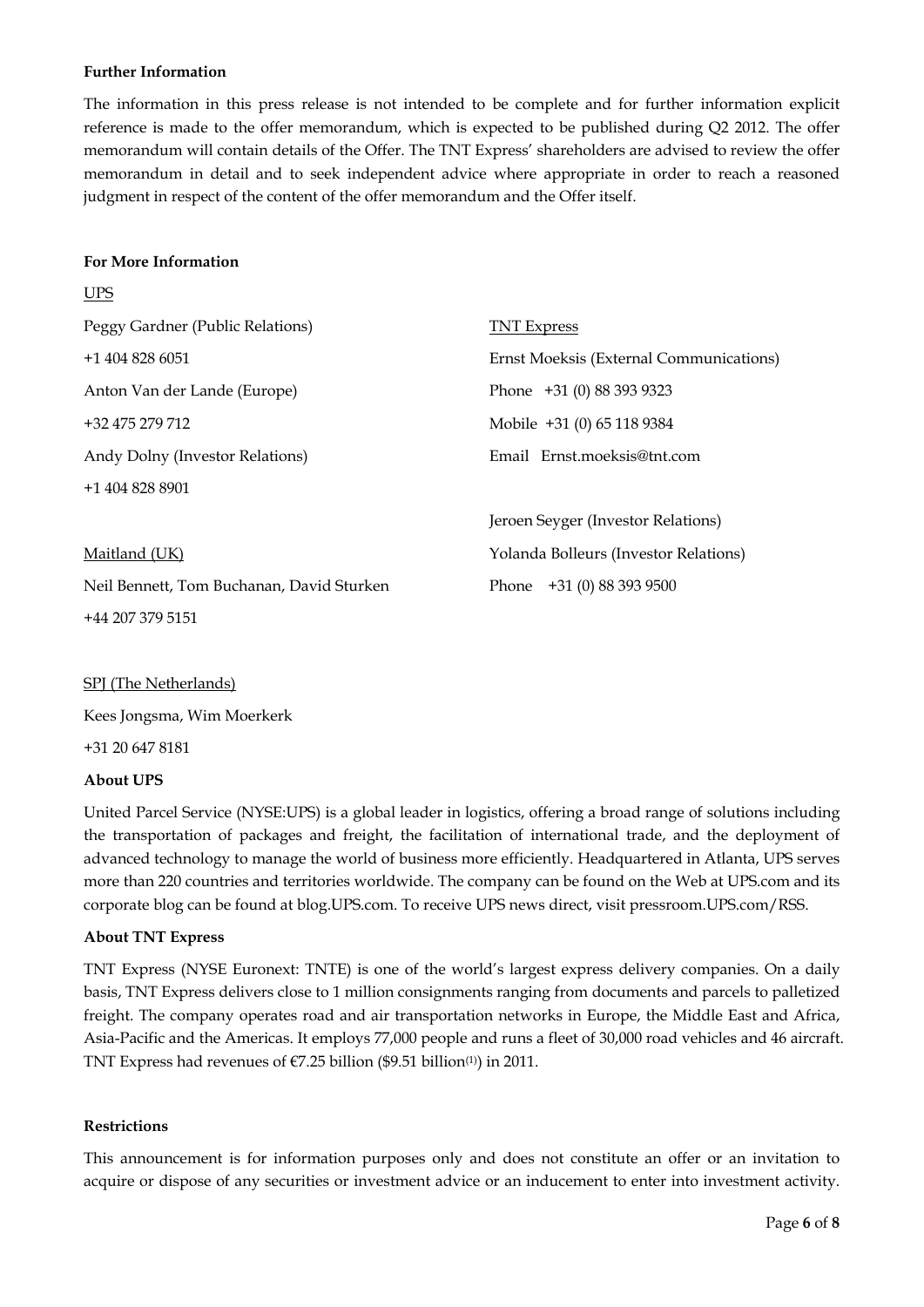This announcement does not constitute an offer to sell or issue or the solicitation of an offer to buy or acquire the securities of UPS or TNT Express in any jurisdiction.

The distribution of this press release may, in some countries, be restricted by law or regulation. Accordingly, persons who come into possession of this document should inform themselves of and observe these restrictions. To the fullest extent permitted by applicable law, UPS and TNT Express disclaim any responsibility or liability for the violation of any such restrictions by any person. Any failure to comply with these restrictions may constitute a violation of the securities laws of that jurisdiction. Neither UPS, nor TNT Express, nor any of their advisors assumes any responsibility for any violation by any person of any of these restrictions. Any TNT Express shareholder who is in any doubt as to his position should consult an appropriate professional advisor without delay. This announcement is not to be published or distributed in or to Australia, Canada or Japan.

#### **Notice to US holders of TNT Express Shares**

The Offer will be made for the securities of a Dutch company and is subject to Dutch disclosure requirements, which are different from those of the United States. Some of the financial information included in this announcement has been prepared in accordance with International Financial Reporting Standards and thus may not be comparable to financial information of US companies or companies whose financial statements are prepared in accordance with generally accepted accounting principles in the United States. The Offer will be made in the United States pursuant to the applicable US tender offer rules and otherwise in accordance with the requirements of the Decree. Accordingly, the Offer will be subject to disclosure and other procedural requirements, including with respect to withdrawal rights, offer timetable, settlement procedures and timing of payments, that are different from those applicable under US domestic tender offer procedures and law.

The receipt of cash pursuant to the Offer by a US holder of TNT Express shares may be a taxable transaction for US federal income tax purposes and under applicable state and local, as well as foreign and other tax laws. Each holder of TNT Express shares is urged to consult his independent professional advisor immediately regarding the tax consequences of acceptance of the offer.

It may be difficult for US holders of TNT Express shares to enforce their rights and claims arising out of the US federal securities laws, since TNT Express is located in a country other than the United States, and some or all of its officers and directors may be residents of a country other than the United States. US holders of TNT Express shares may not be able to sue a non-US company or its officers or directors in a non-US court for violations of the US securities laws. Further, it may be difficult to compel a non-US company and its affiliates to subject themselves to a US court's judgment.

In accordance with normal Dutch practice and pursuant to Rule 14e-5(b) of the US Exchange Act, UPS or its nominees, or its brokers (acting as agents), may from time to time make certain purchases of, or arrangements to purchase, TNT Express shares outside of the United States, other than pursuant to the Offer, before or during the period in which the Offer remains open for acceptance. These purchases may occur either in the open market at prevailing prices or in private transactions at negotiated prices. Any information about such purchases will be disclosed as required in the Netherlands, will be reported to the Netherlands Authority for the Financial Markets (*Stichting Autoriteit Financiële Markten*) and disclosed in the offer memorandum or by press release.